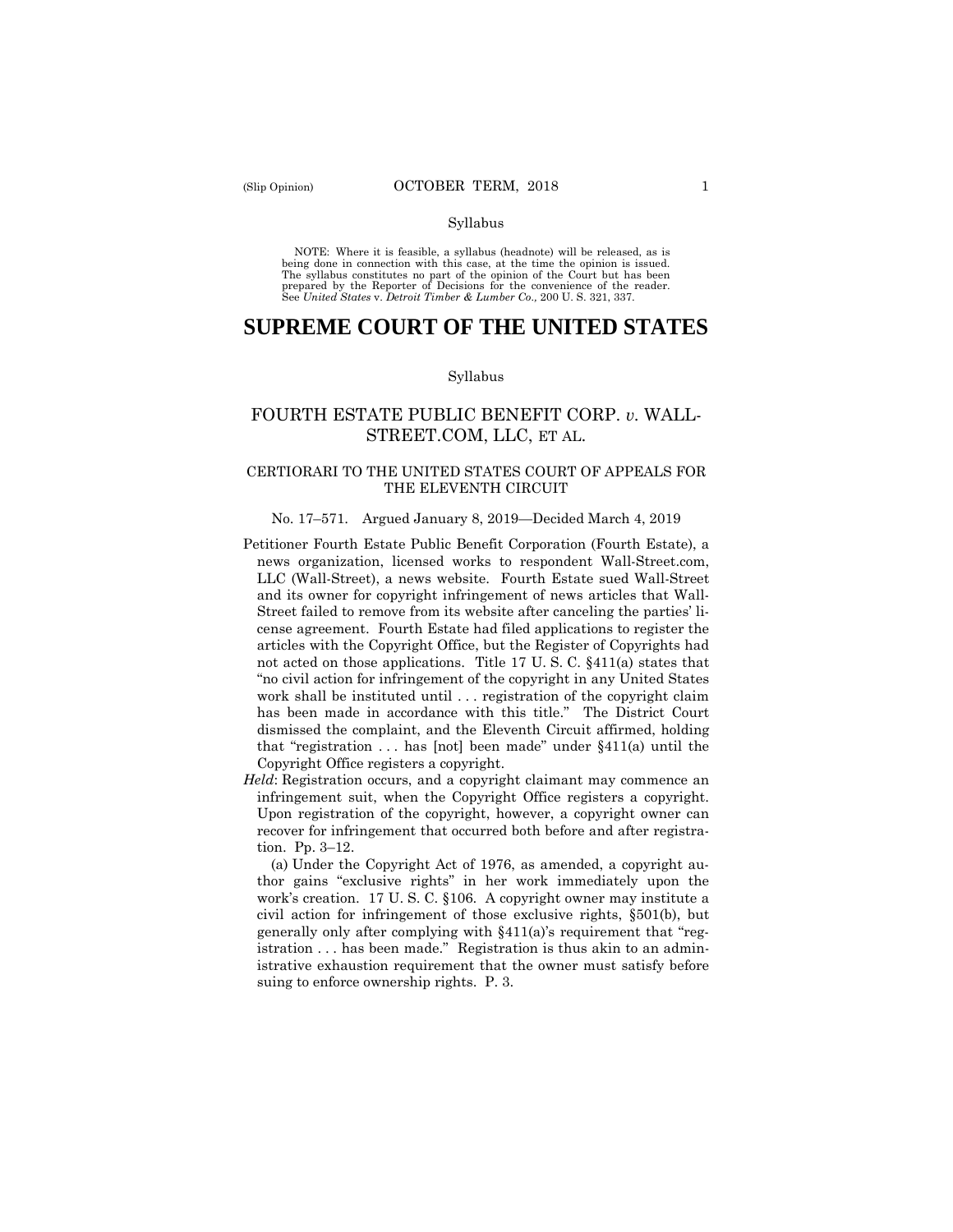### 2 FOURTH ESTATE PUB. BENEFIT CORP. *v.*  [WALL-STREET.COM](https://WALL-STREET.COM), LLC Syllabus

 fringement suit before undertaking registration. For example, a copycomposition—may apply to the Copyright Office for preregistration. composition—may apply to the Copyright Office for preregistration. §408(f)(2). A copyright owner may also sue for infringement of a live broadcast before "registration . . . has been made." §411(c). Outside of statutory exceptions not applicable here, however, §411(a) bars a copyright owner from suing for infringement until "registration . . . to this provision, arguing that registration occurs when a copyright owner submits a proper application for registration. Wall-Street ad- only when the Copyright Office grants registration of a copyright. §411(a)'s text. Pp. 3–12. (b) In limited circumstances, copyright owners may file an inright owner who is preparing to distribute a work of a type vulnerable to predistribution infringement—*e.g.*, a movie or musical has been made." Fourth Estate advances the "application approach" vocates the "registration approach," urging that registration occurs The registration approach reflects the only satisfactory reading of

 copyright claim. If application alone sufficed to "ma[ke]" registration, fluous. Similarly, §411(a)'s third sentence—which allows the Regis- ed on an application. The registration approach reading of §411(a) is supported by other provisions of the Copyright Act. In particular, if a completed application sufficed to make registration. Pp. 4–7. (1) Read together, §411(a)'s first two sentences focus on action by the Copyright Office—namely, its registration or refusal to register a §411(a)'s second sentence—which permits a copyright claimant to file suit when the Register has refused her application—would be superter to "become a party to the action with respect to the issue of registrability of the copyright claim"—would be negated if an infringement suit could be filed and resolved before the Register act-§410 confirms that application is discrete from, and precedes, registration, while §408(f)'s preregistration option would have little utility

 describe submissions by the copyright owner. Fourth Estate there- fore insists that §411(a)'s requirement that "registration . . . has been plications. Fourth Estate points to other Copyright Act provisions that appear to use the phrase "make registration" or one of its vari- ants to describe what a copyright claimant does. Fourth Estate tration . . . has been made" refers to the Copyright Office's act grant-(2) Fourth Estate primarily contends that the Copyright Act uses the phrases "make registration" and "registration has been made" to made in accordance with this title" most likely refers to a copyright owner's compliance with statutory requirements for registration apacknowledges, however, that determining how the Copyright Act uses the word "registration" in a particular provision requires examining the "specific context" in which the term is used. The "specific context" of §411(a) permits only one sensible reading: The phrase "regis-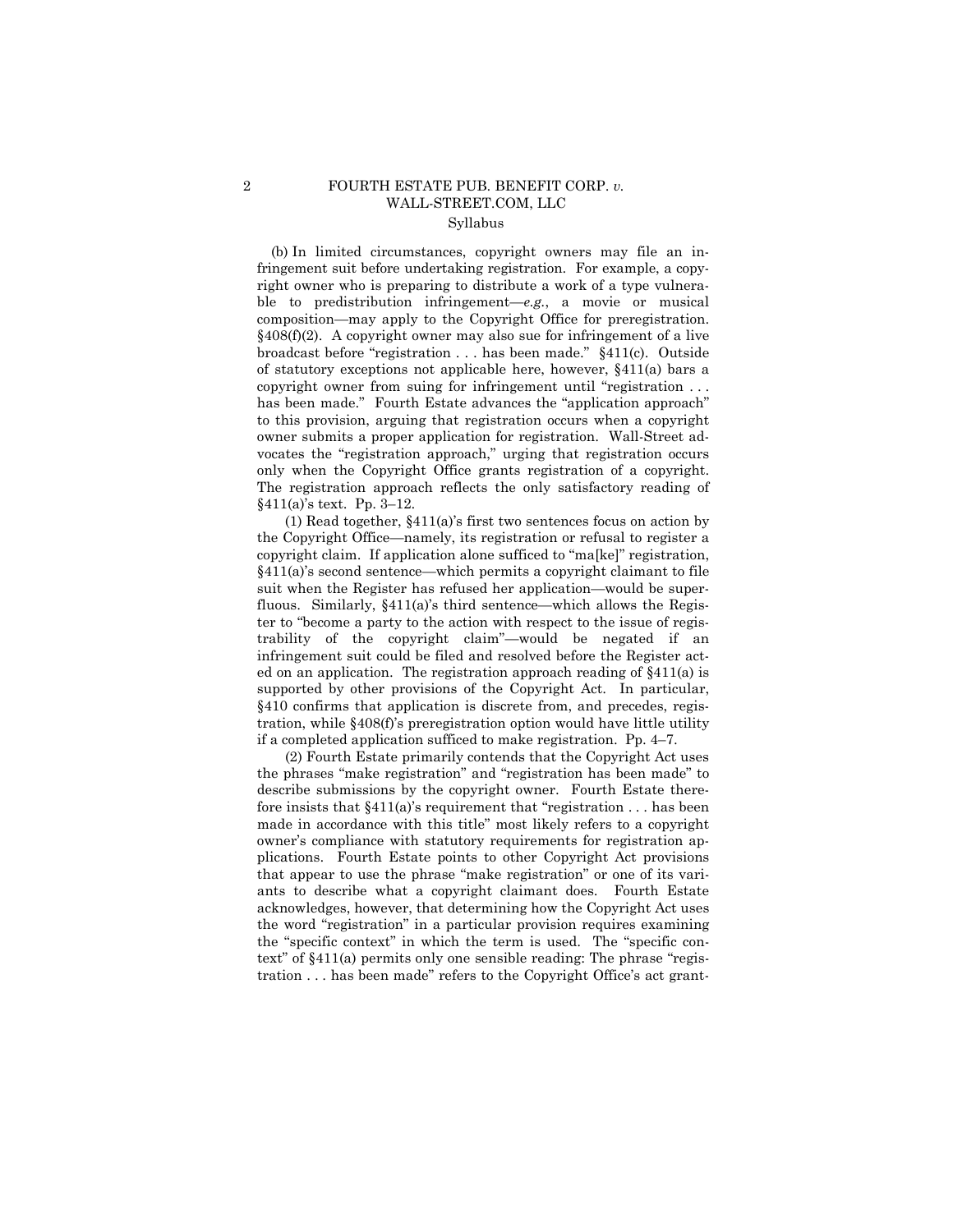#### Syllabus

 ing registration, not to the copyright claimant's request for registra-tion. Fourth Estate's contrary reading stems in part from its misappre-

 which registration is refused. That exception would have no work to do if Congress intended the 1976 revisions to clarify that a copyright claimant may sue immediately upon applying for registration. Note- worthy, too, in years following the 1976 revisions, Congress resisted efforts to eliminate §411(a), which contains the registration requirehension of the significance of certain 1976 revisions to the Copyright Act. But in enacting §411(a), Congress both reaffirmed the general rule that registration must precede an infringement suit and added an exception in that provision's second sentence to cover instances in ment.

 Fourth Estate also argues that, because "registration is not a con- dition of copyright protection," §408(a), §411(a) should not bar a copy- right claimant from enforcing that protection in court once she has applied for registration. But the Copyright Act safeguards copyright works and prohibiting infringement from that point forward. To re- cover for such infringement, copyright owners must simply apply for registration and await the Register's decision. Further, Congress has vulnerable to predistribution infringement, and Fourth Estate's fear that a copyright owner might lose the ability to enforce her rights en- lays, in large part, are the result of Copyright Office staffing and composed text. Pp. 7-12. owners by vesting them with exclusive rights upon creation of their authorized preregistration infringement suits with respect to works tirely is overstated. True, registration processing times have increased from one to two weeks in 1956 to many months today. Debudgetary shortages that Congress can alleviate, but courts cannot cure. Unfortunate as the current administrative lag may be, that factor does not allow this Court to revise §411(a)'s congressionally

856 F. 3d 1338, affirmed.

GINSBURG, J., delivered the opinion for a unanimous Court.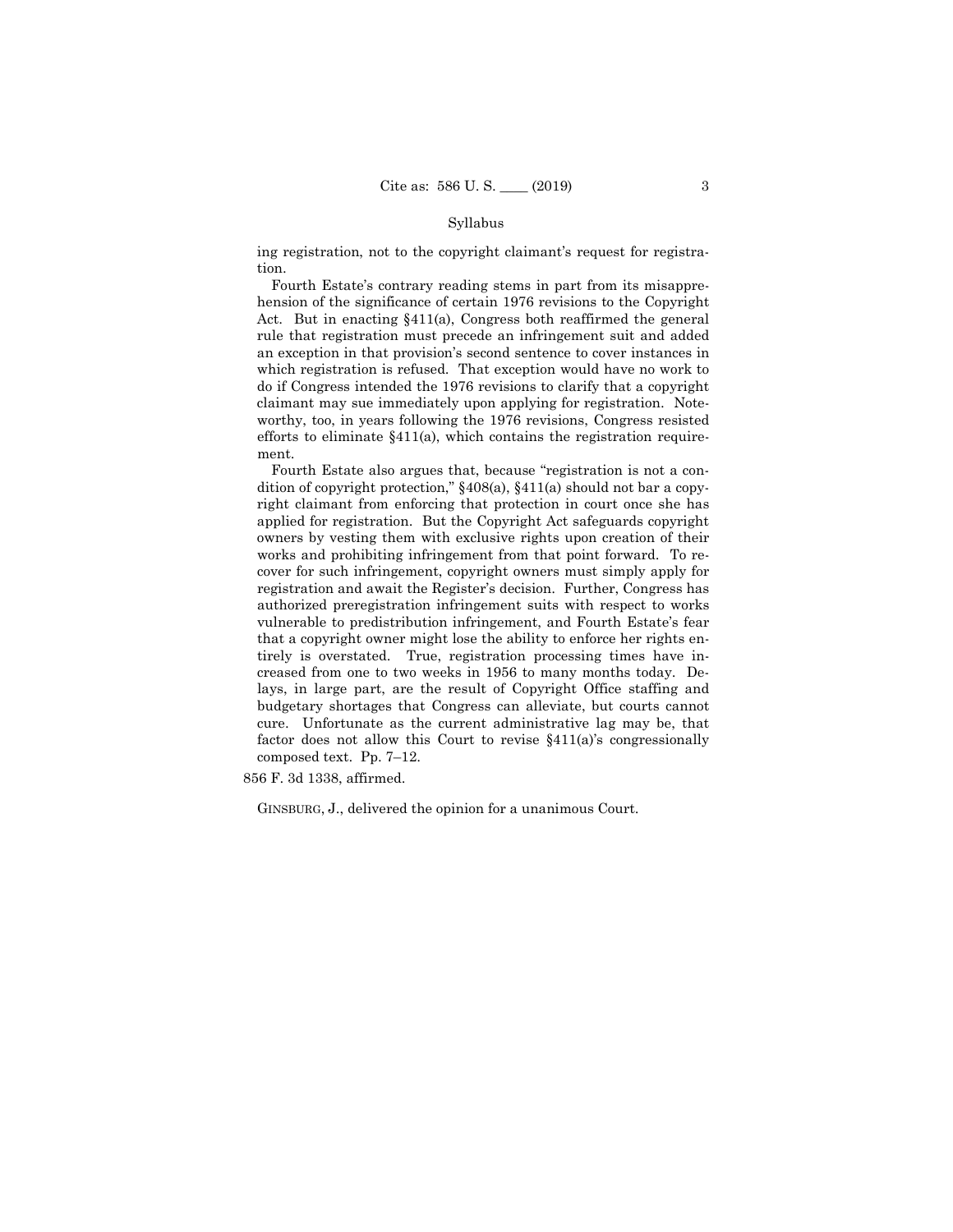preliminary print of the United States Reports. Readers are requested to notify the Reporter of Decisions, Supreme Court of the United States, Wash- ington, D. C. 20543, of any typographical or other formal errors, in order that corrections may be made before the preliminary print goes to press. NOTICE: This opinion is subject to formal revision before publication in the

## $\frac{1}{2}$  ,  $\frac{1}{2}$  ,  $\frac{1}{2}$  ,  $\frac{1}{2}$  ,  $\frac{1}{2}$  ,  $\frac{1}{2}$  ,  $\frac{1}{2}$ **SUPREME COURT OF THE UNITED STATES**

### $\frac{1}{2}$  ,  $\frac{1}{2}$  ,  $\frac{1}{2}$  ,  $\frac{1}{2}$  ,  $\frac{1}{2}$  ,  $\frac{1}{2}$ No. 17–571

## FOURTH ESTATE PUBLIC BENEFIT CORPORATION, PETITIONER *v.* [WALL-STREET.COM,](https://WALL-STREET.COM) LLC, ET AL.

## ON WRIT OF CERTIORARI TO THE UNITED STATES COURT OF APPEALS FOR THE ELEVENTH CIRCUIT

### [March 4, 2019]

## JUSTICE GINSBURG delivered the opinion of the Court.

Impelling prompt registration of copyright claims, 17 U. S. C. §411(a) states that "no civil action for infringement of the copyright in any United States work shall be instituted until . . . registration of the copyright claim has been made in accordance with this title." The question this case presents: Has "registration . . . been made in accordance with [Title 17]" as soon as the claimant delivers the required application, copies of the work, and fee to the Copyright Office; or has "registration . . . been made" only after the Copyright Office reviews and registers the copyright? We hold, in accord with the United States Court of Appeals for the Eleventh Circuit, that registration occurs, and a copyright claimant may commence an infringement suit, when the Copyright Office registers a copyright. Upon registration of the copyright, however, a copyright owner can recover for infringement that occurred both before and after registration.

Petitioner Fourth Estate Public Benefit Corporation (Fourth Estate) is a news organization producing online journalism. Fourth Estate licensed journalism works to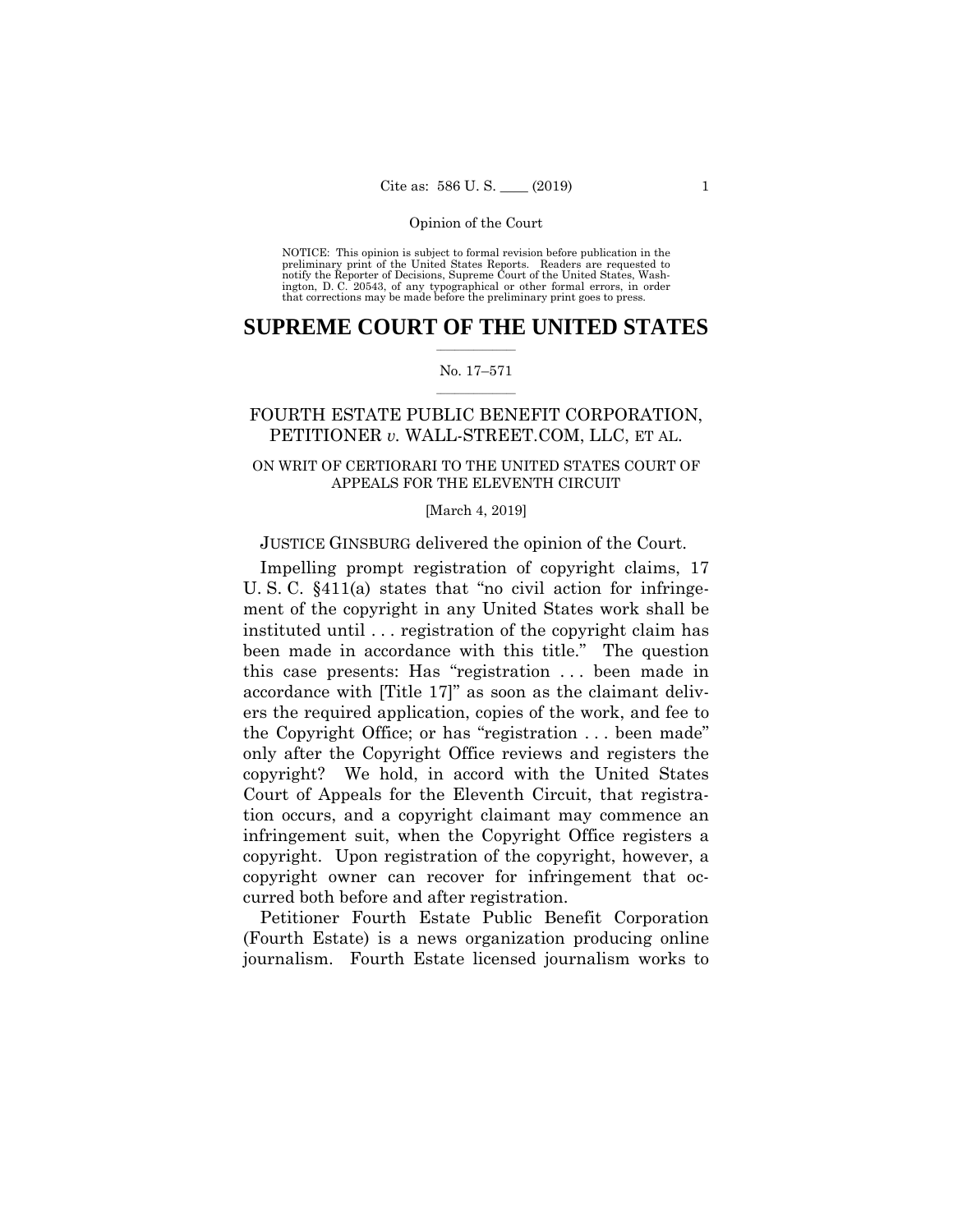## 2 FOURTH ESTATE PUB. BENEFIT CORP. *v.*  [WALL-STREET.COM](https://WALL-STREET.COM), LLC Opinion of the Court

respondent [Wall-Street.com,](https://Wall-Street.com) LLC (Wall-Street), a news website. The license agreement required Wall-Street to remove from its website all content produced by Fourth Estate before canceling the agreement. Wall-Street canceled, but continued to display articles produced by Fourth Estate. Fourth Estate sued Wall-Street and its owner, Jerrold Burden, for copyright infringement. The complaint alleged that Fourth Estate had filed "applications to register [the] articles [licensed to Wall-Street] with the Register of Copyrights." App. to Pet. for Cert. 18a.1 Because the Register had not yet acted on Fourth Estate's applications,2 the District Court, on Wall-Street and Burden's motion, dismissed the complaint, and the Eleventh Circuit affirmed. 856 F. 3d 1338 (2017). Thereafter, the Register of Copyrights refused registration of the articles Wall-Street had allegedly infringed.3

 U. S. \_\_\_ (2018). Compare, *e.g.,* 856 F. 3d, at 1341 (case We granted Fourth Estate's petition for certiorari to resolve a division among U. S. Courts of Appeals on when registration occurs in accordance with §411(a). 585 below) (registration has been made under §411(a) when the Register of Copyrights registers a copyright), with, *e.g., Cosmetic Ideas, Inc.* v. *IAC/Interactivecorp*, 606 F. 3d 612, 621 (CA9 2010) (registration has been made under §411(a) when the copyright claimant's "complete application" for registration is received by the Copyright Office).

<sup>1</sup>The Register of Copyrights is the "director of the Copyright Office of the Library of Congress" and is appointed by the Librarian of Congress. 17 U. S. C. §701(a). The Copyright Act delegates to the Register "[a]ll administrative functions and duties under [Title 17]." *Ibid.* 

<sup>2</sup>Consideration of Fourth Estate's filings was initially delayed because the check Fourth Estate sent in payment of the filing fee was rejected by Fourth Estate's bank as uncollectible. App. to Brief for United States as *Amicus Curiae* 1a.<br><sup>3</sup>The merits of the Copyright Office's decision refusing registration

are not at issue in this Court.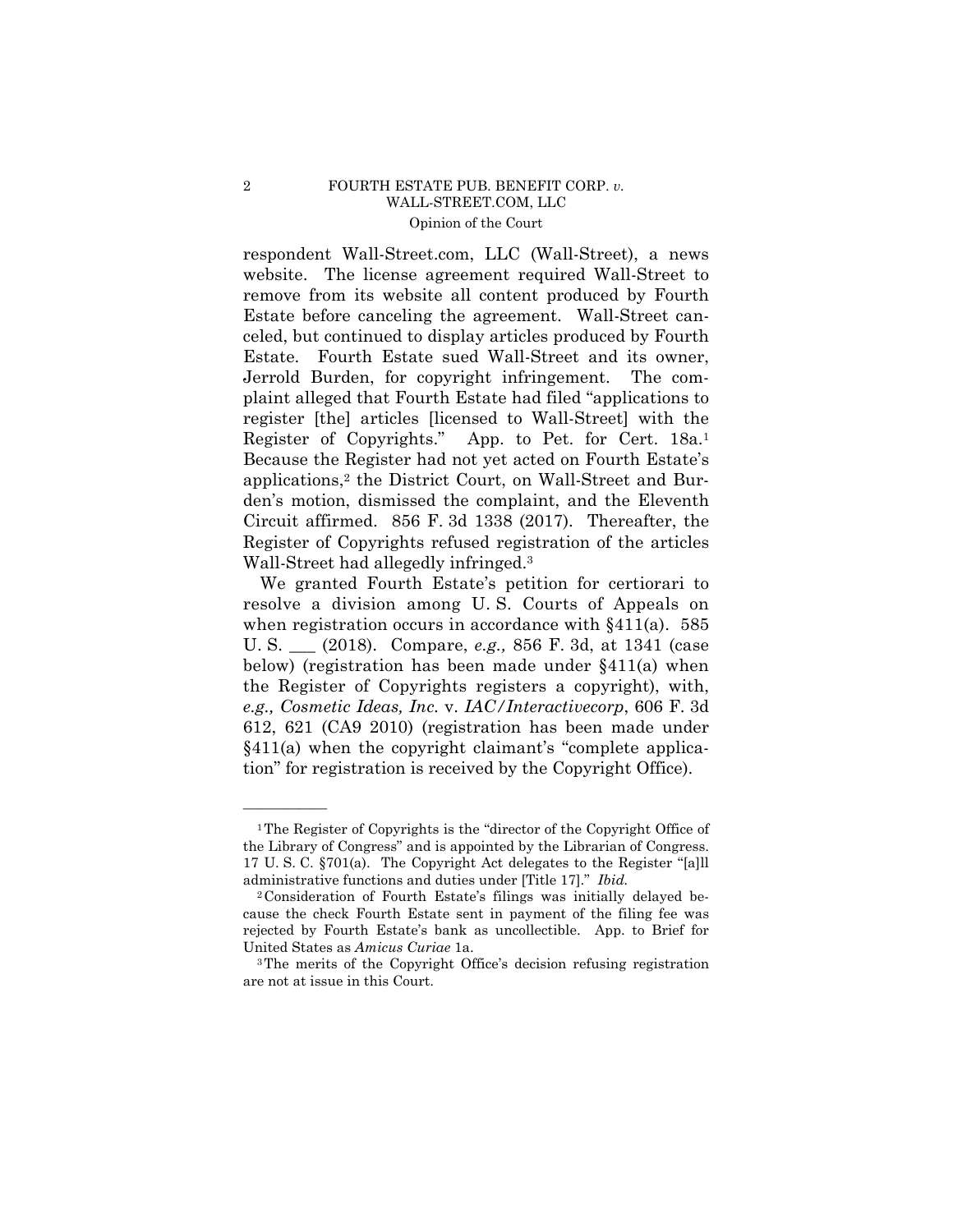I

 copyright protection . . . run[s] from the work's creation."). Under the Copyright Act of 1976, as amended, copyright protection attaches to "original works of authorship" prominent among them, literary, musical, and dramatic works—"fixed in any tangible medium of expression." 17 U. S. C. §102(a). An author gains "exclusive rights" in her work immediately upon the work's creation, including rights of reproduction, distribution, and display. See §106; *Eldred* v. *Ashcroft*, 537 U. S. 186, 195 (2003) ("[F]ederal The Copyright Act entitles a copyright owner to institute a civil action for infringement of those exclusive rights. §501(b).

Before pursuing an infringement claim in court, however, a copyright claimant generally must comply with §411(a)'s requirement that "registration of the copyright claim has been made." §411(a). Therefore, although an owner's rights exist apart from registration, see §408(a), registration is akin to an administrative exhaustion requirement that the owner must satisfy before suing to enforce ownership rights, see Tr. of Oral Arg. 35.

In limited circumstances, copyright owners may file an infringement suit before undertaking registration. If a copyright owner is preparing to distribute a work of a type vulnerable to predistribution infringement—notably, a movie or musical composition—the owner may apply for preregistration. §408(f)(2); 37 CFR §202.16(b)(1) (2018). The Copyright Office will "conduct a limited review" of the application and notify the claimant "[u]pon completion of the preregistration."  $\S 202.16(c)(7)$ , (c)(10). Once "preregistration . . . has been made," the copyright claimant may institute a suit for infringement. 17 U. S. C. §411(a). Preregistration, however, serves only as "a preliminary step prior to a full registration." Preregistration of Certain Unpublished Copyright Claims, 70 Fed. Reg. 42286 (2005). An infringement suit brought in reliance on pre-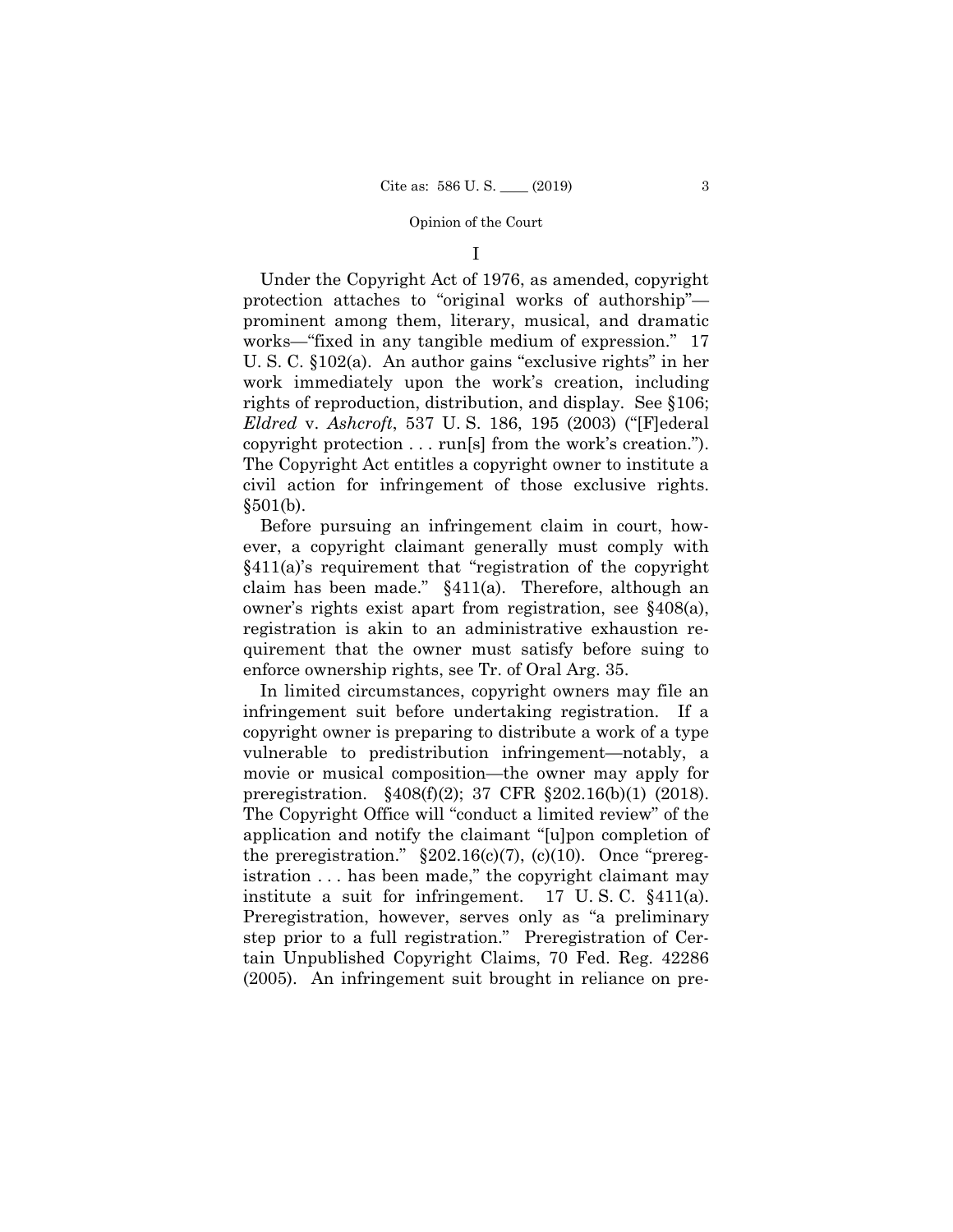## 4 FOURTH ESTATE PUB. BENEFIT CORP. *v.*  [WALL-STREET.COM](https://WALL-STREET.COM), LLC Opinion of the Court

registration risks dismissal unless the copyright owner applies for registration promptly after the preregistered work's publication or infringement. §408(f)(3)–(4). A copyright owner may also sue for infringement of a live broadcast before "registration . . . has been made," but faces dismissal of her suit if she fails to "make registration for the work" within three months of its first transmission. §411(c). Even in these exceptional scenarios, then, the copyright owner must eventually pursue registration in order to maintain a suit for infringement.

II

All parties agree that, outside of statutory exceptions not applicable here, §411(a) bars a copyright owner from suing for infringement until "registration ... has been made." Fourth Estate and Wall-Street dispute, however, whether "registration  $\dots$  has been made" under  $\S 411(a)$ when a copyright owner submits the application, materials, and fee required for registration, or only when the Copyright Office grants registration. Fourth Estate advances the former view—the "application approach" while Wall-Street urges the latter reading—the "registration approach." The registration approach, we conclude, reflects the only satisfactory reading of §411(a)'s text. We therefore reject Fourth Estate's application approach.

A

Under §411(a), "registration . . . has been made," and a copyright owner may sue for infringement, when the Copyright Office registers a copyright.<sup>4</sup> Section  $411(a)$ 's

<sup>4</sup>Section 411(a) provides, in principal part: "[N]o civil action for infringement of the copyright in any United States work shall be instituted until preregistration or registration of the copyright claim has been made in accordance with this title. In any case, however, where the deposit, application, and fee required for registration have been delivered to the Copyright Office in proper form and registration has been refused, the applicant is entitled to institute a civil action for infringe-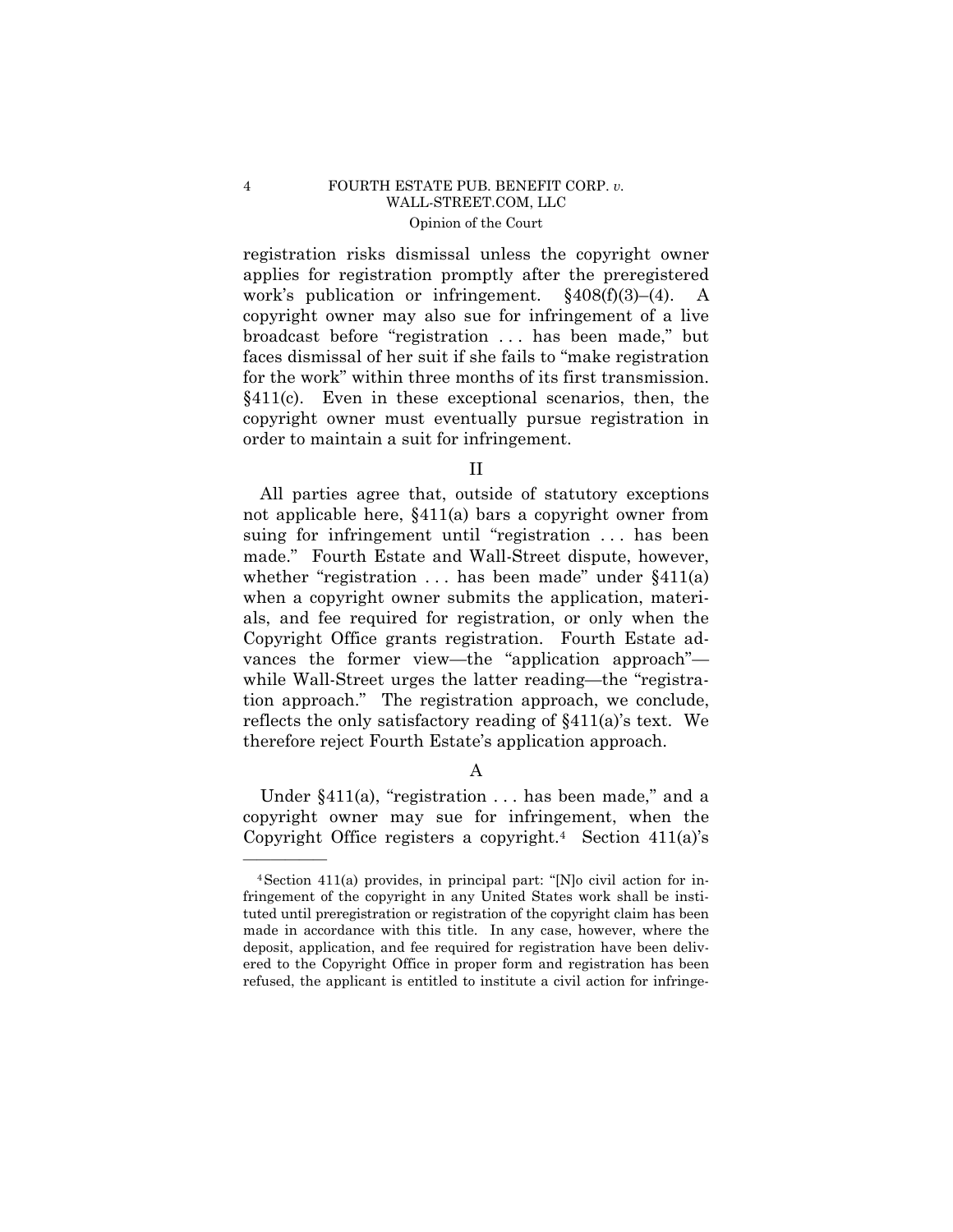first sentence provides that no civil infringement action "shall be instituted until preregistration or registration of the copyright claim has been made." The section's next sentence sets out an exception to this rule: When the required "deposit, application, and fee . . . have been delivered to the Copyright Office in proper form and registration has been refused," the claimant "[may] institute a civil action, if notice thereof . . . is served on the Register." Read together, §411(a)'s opening sentences focus not on the claimant's act of applying for registration, but on action by the Copyright Office—namely, its registration or refusal to register a copyright claim.

If application alone sufficed to "ma[ke]" registration, §411(a)'s second sentence—allowing suit upon refusal of registration—would be superfluous. What utility would that allowance have if a copyright claimant could sue for infringement immediately after applying for registration without awaiting the Register's decision on her application? Proponents of the application approach urge that §411(a)'s second sentence serves merely to require a copyright claimant to serve "notice [of an infringement suit] . . . on the Register." See Brief for Petitioner 29–32. This reading, however, requires the implausible assumption that Congress gave "registration" different meanings in consecutive, related sentences within a single statutory provision. In §411(a)'s first sentence, "registration" would mean the claimant's act of filing an application, while in the section's second sentence, "registration" would entail the Register's review of an application. We resist this improbable construction. See, *e.g., Mid-Con Freight Systems, Inc.* v. *Michigan Pub. Serv. Comm'n*, 545 U. S. 440,

ment if notice thereof, with a copy of the complaint, is served on the Register of Copyrights. The Register may, at his or her option, become a party to the action with respect to the issue of registrability of the copyright claim . . . ."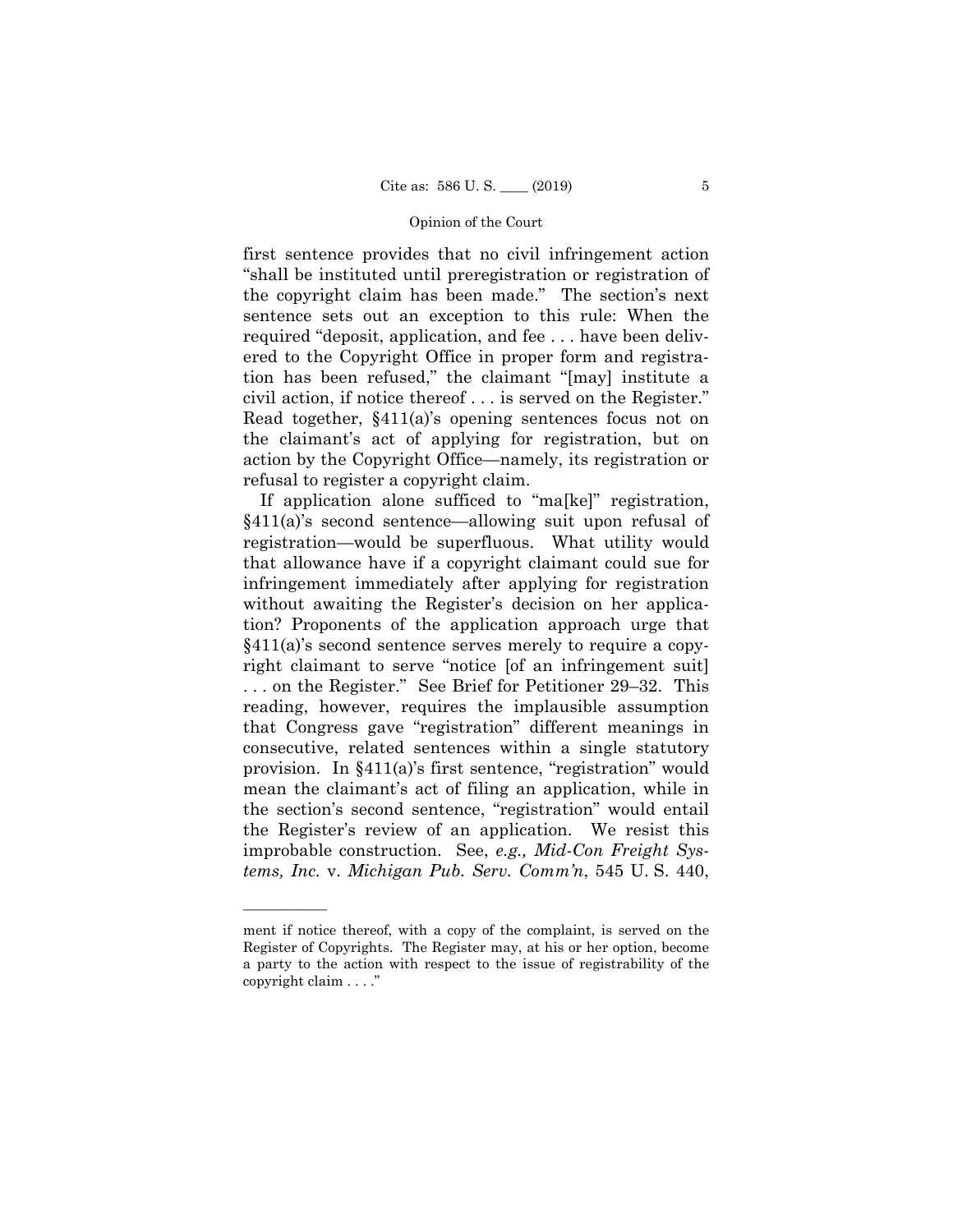448 (2005) (declining to read "the same words" in consecutive sentences as "refer[ring] to something totally different").

The third and final sentence of §411(a) further persuades us that the provision requires action by the Register before a copyright claimant may sue for infringement. The sentence allows the Register to "become a party to the action with respect to the issue of registrability of the copyright claim." This allowance would be negated, and the court conducting an infringement suit would lack the benefit of the Register's assessment, if an infringement suit could be filed and resolved before the Register acted on an application.

Other provisions of the Copyright Act support our reading of "registration," as used in §411(a), to mean action by the Register. Section 410 states that, "after examination," if the Register determines that "the material deposited constitutes copyrightable subject matter" and "other legal and formal requirements . . . [are] met, the Register shall register the claim and issue to the applicant a certificate of registration." §410(a). But if the Register determines that the deposited material "does not constitute copyrightable subject matter or that the claim is invalid for any other reason, the Register shall refuse registration." §410(b). Section 410 thus confirms that application is discrete from, and precedes, registration. Section 410(d), furthermore, provides that if the Copyright Office registers a claim, or if a court later determines that a refused claim was registrable, the "effective date of [the work's] copyright registration is the day on which" the copyright owner made a proper submission to the Copyright Office. There would be no need thus to specify the "effective date of a copyright registration" if submission of the required materials qualified as "registration."

Section 408(f)'s preregistration option, too, would have little utility if a completed application constituted regis-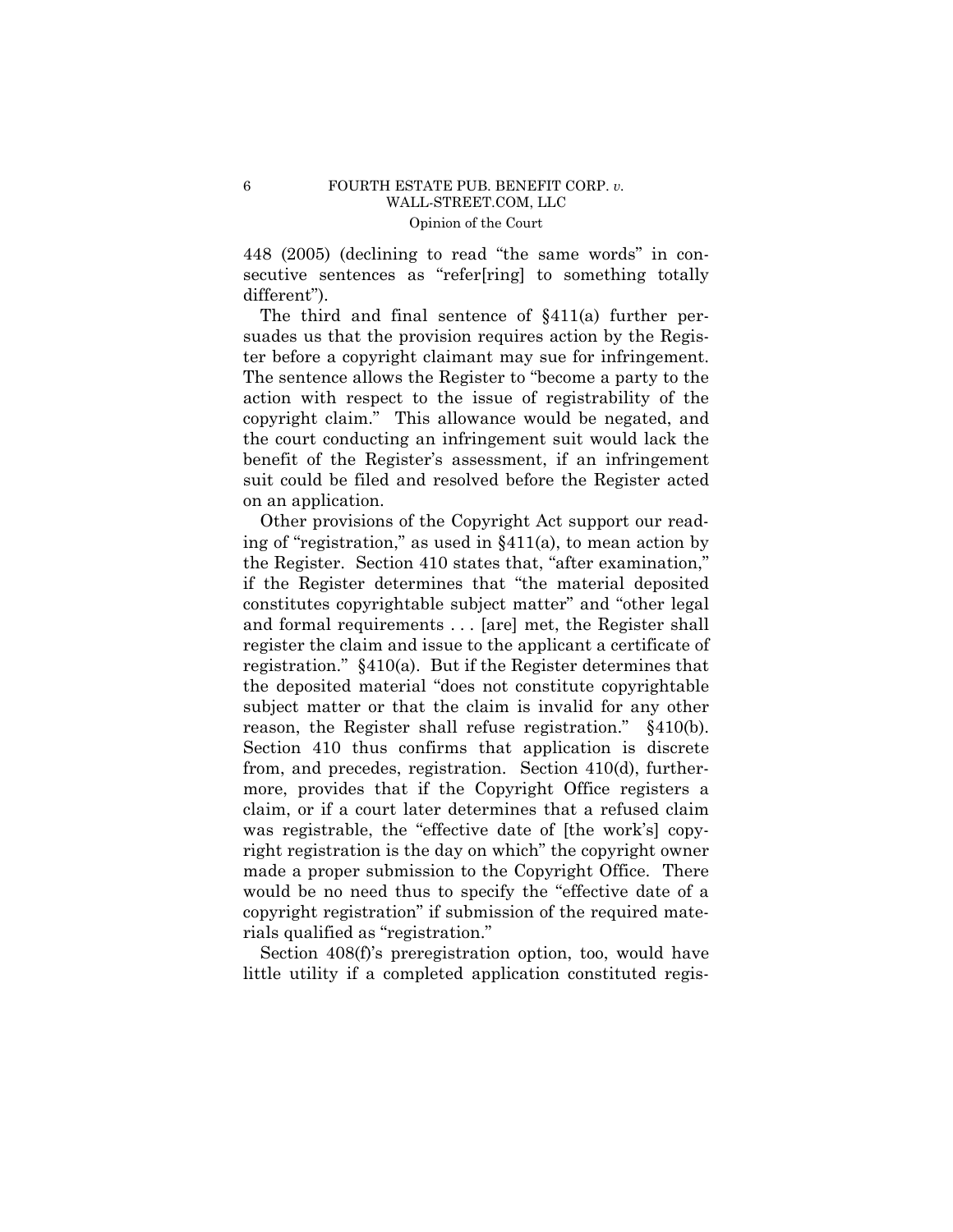tration. Preregistration, as noted *supra,* at 3–4, allows the author of a work vulnerable to predistribution infringement to enforce her exclusive rights in court before obtaining registration or refusal thereof. A copyright owner who fears prepublication infringement would have no reason to apply for preregistration, however, if she could instead simply complete an application for registration and immediately commence an infringement suit. Cf. *TRW Inc.* v. *Andrews*, 534 U. S. 19, 29 (2001) (rejecting an interpretation that "would in practical effect render [a provision] superfluous in all but the most unusual circumstances").

B

 responses to those submissions. Brief for Petitioner 21. Challenging the Eleventh Circuit's judgment, Fourth Estate primarily contends that the Copyright Act uses "the phrase 'make registration' and its passive-voice counterpart 'registration has been made'" to describe submissions by the copyright owner, rather than Copyright Office Section  $411(a)$ 's requirement that "registration ... has been made in accordance with this title," Fourth Estate insists, most likely refers to a copyright owner's compliance with the statutory specifications for registration applications. In support, Fourth Estate points to Copyright Act provisions that appear to use the phrase "make registration" or one of its variants to describe what a copyright claimant does. See *id*., at 22–26 (citing 17 U. S. C. §§110, 205(c), 408(c)(3), 411(c), 412(2)). Furthermore, Fourth Estate urges that its reading reflects the reality that, eventually, the vast majority of applications are granted. See Brief for Petitioner 41.

Fourth Estate acknowledges, however, that the Copyright Act sometimes uses "registration" to refer to activity by the Copyright Office, not activity undertaken by a copyright claimant. See *id.*, at 27–28 (citing 17 U. S. C. §708(a)). Fourth Estate thus agrees that, to determine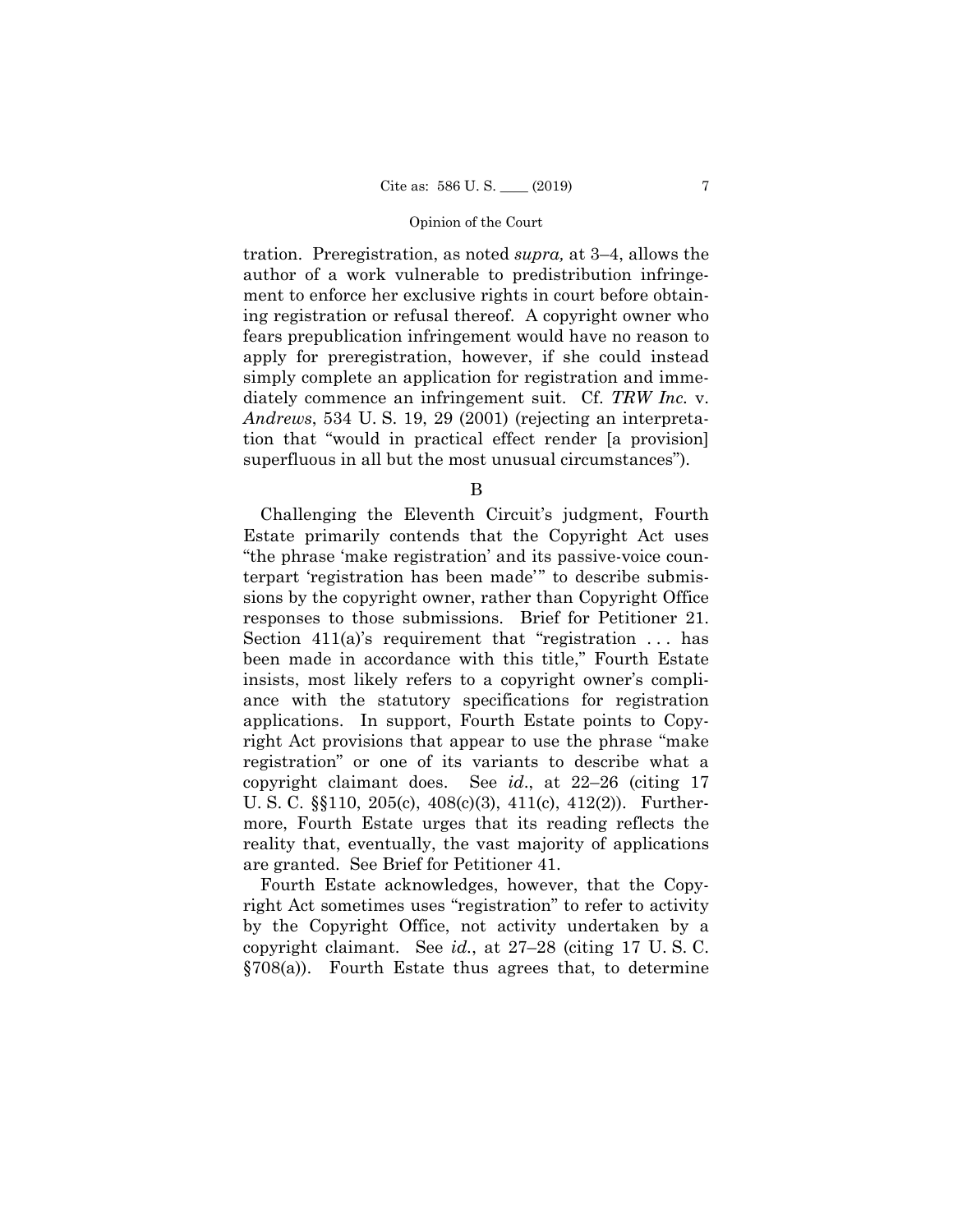## 8 FOURTH ESTATE PUB. BENEFIT CORP. *v.* [WALL-STREET.COM](https://WALL-STREET.COM), LLC Opinion of the Court

how the statute uses the word "registration" in a particular prescription, one must "look to the specific context" in which the term is used. Brief for Petitioner 29. As explained *supra,* at 4–7, the "specific context" of §411(a) permits only one sensible reading: The phrase "registration . . . has been made" refers to the Copyright Office's act granting registration, not to the copyright claimant's request for registration.

 260 F. 3d, at 640–641. Instead, the owner first had to Fourth Estate's contrary reading of §411(a) stems in part from its misapprehension of the significance of certain 1976 revisions to the Copyright Act. Before that year, §411(a)'s precursor provided that "[n]o action or proceeding shall be maintained for infringement of copyright in any work until the provisions of this title with respect to the deposit of copies and registration of such work shall have been complied with." 17 U.S.C. §13 (1970 ed.). Fourth Estate urges that this provision posed the very question we resolve today—namely, whether a claimant's application alone effects registration. The Second Circuit addressed that question, Fourth Estate observes, in *Vacheron & Constantin-Le Coultre Watches, Inc.* v. *Benrus Watch Co.*, 260 F. 2d 637 (1958). Brief for Petitioner 32– 34. In that case, in an opinion by Judge Learned Hand, the court held that a copyright owner who completed an application could not sue for infringement immediately upon the Copyright Office's refusal to register. *Vacheron*, obtain a registration certificate by bringing a mandamus action against the Register. The Second Circuit dissenter would have treated the owner's application as sufficient to permit commencement of an action for infringement. *Id.,*  at 645.

Fourth Estate sees Congress' 1976 revision of the registration requirement as an endorsement of the *Vacheron*  dissenter's position. Brief for Petitioner 34–36. We disagree. The changes made in 1976 instead indicate Con-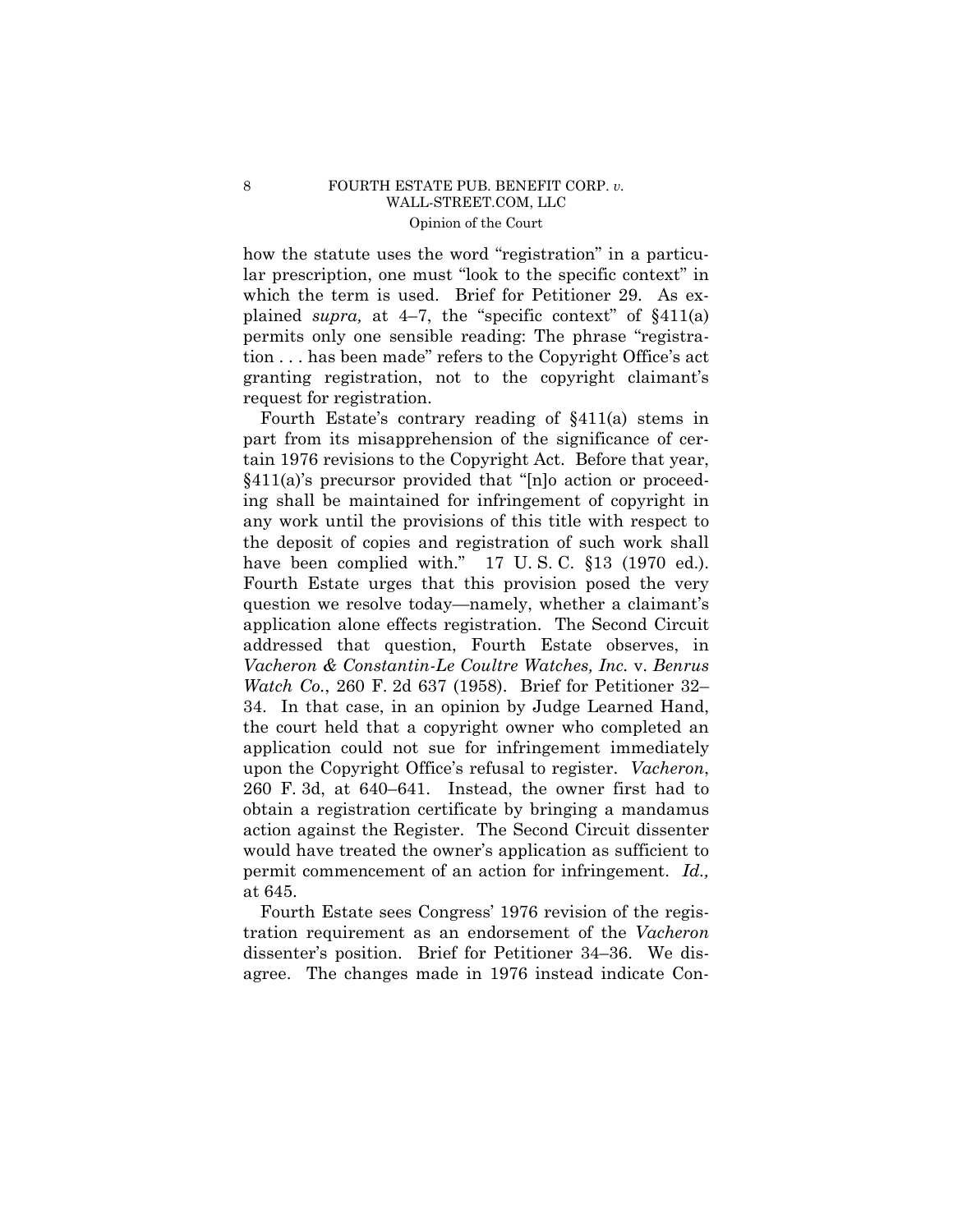gress' agreement with Judge Hand that it is the Register's action that triggers a copyright owner's entitlement to sue. In enacting 17 U. S. C. §411(a), Congress both reaffirmed the general rule that registration must precede an infringement suit, and added an exception in that provision's second sentence to cover instances in which registration is refused. See H.R. Rep. No.  $94-1476$ , p.  $157$ (1976). That exception would have no work to do if, as Fourth Estate urges, Congress intended the 1976 revisions to clarify that a copyright claimant may sue immediately upon applying for registration. A copyright claimant would need no statutory authorization to sue after refusal of her application if she could institute suit as soon as she has filed the application.

Noteworthy, too, in years following the 1976 revisions, Congress resisted efforts to eliminate §411(a) and the registration requirement embedded in it. In 1988, Congress removed foreign works from §411(a)'s dominion in order to comply with the Berne Convention for the Protection of Literary and Artistic Works' bar on copyright formalities for such works. See §9(b)(1), 102 Stat. 2859. Despite proposals to repeal §411(a)'s registration requirement entirely, however, see S. Rep. No. 100–352, p. 36 (1988), Congress maintained the requirement for domestic works, see §411(a). Subsequently, in 1993, Congress considered, but declined to adopt, a proposal to allow suit immediately upon submission of a registration application. See H. R. Rep. No. 103–338, p. 4 (1993). And in 2005, Congress made a preregistration option available for works vulnerable to predistribution infringement. See Artists' Rights and Theft Prevention Act of 2005, §104, 119 Stat. 221. See also *supra,* at 3–4. Congress chose that course in face of calls to eliminate registration in cases of predistribution infringement. 70 Fed. Reg. 42286. Time and again, then, Congress has maintained registration as prerequisite to suit, and rejected proposals that would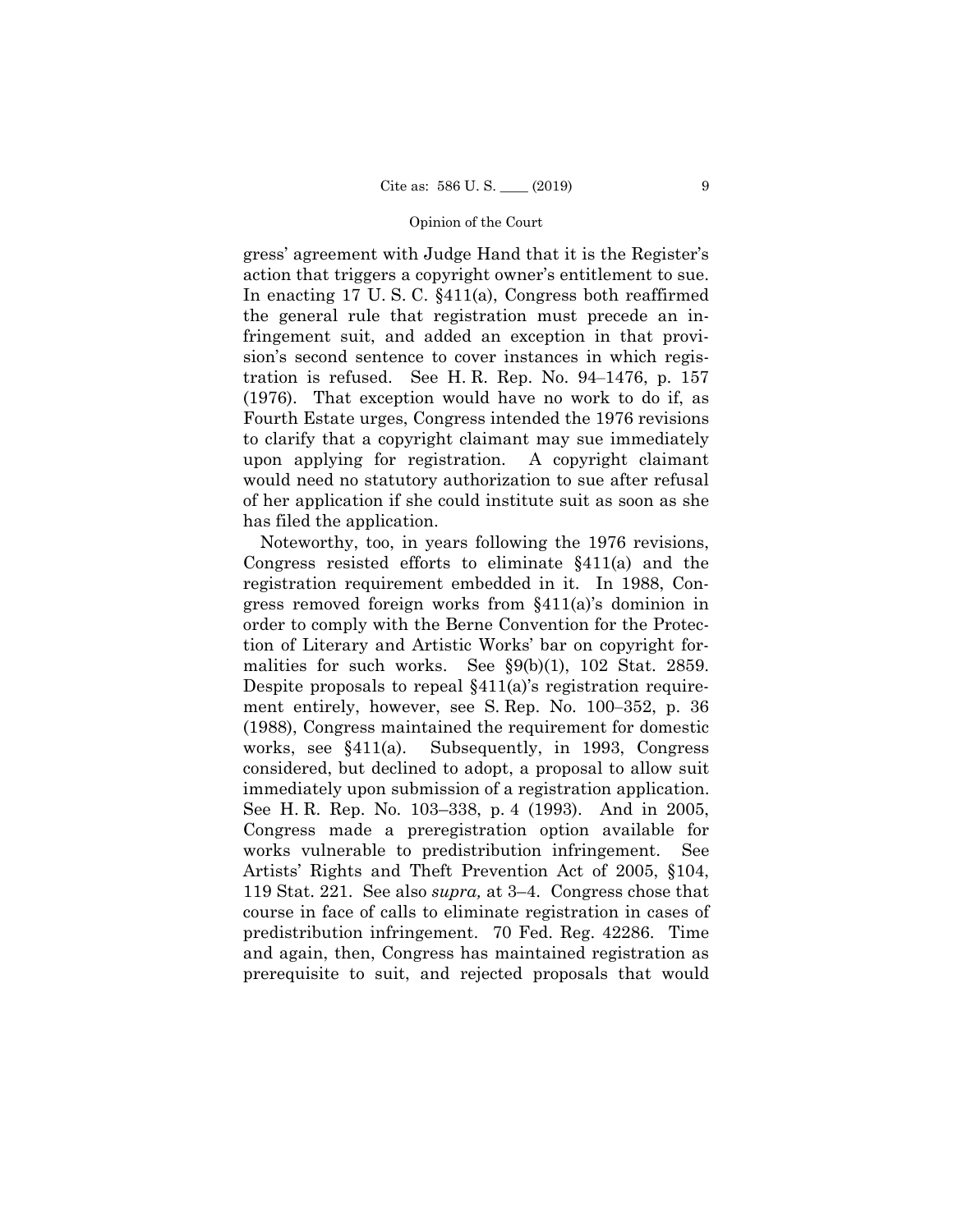## 10 FOURTH ESTATE PUB. BENEFIT CORP. *v.* [WALL-STREET.COM](https://WALL-STREET.COM), LLC Opinion of the Court

have eliminated registration or tied it to the copyright claimant's application instead of the Register's action.5

Fourth Estate additionally argues that, as "registration is not a condition of copyright protection," 17 U. S. C. §408(a), §411(a) should not be read to bar a copyright claimant from enforcing that protection in court once she has submitted a proper application for registration. Brief for Petitioner 37. But as explained *supra,* at 3, the Copyright Act safeguards copyright owners, irrespective of registration, by vesting them with exclusive rights upon creation of their works and prohibiting infringement from that point forward. If infringement occurs before a copyright owner applies for registration, that owner may eventually recover damages for the past infringement, as well as the infringer's profits. §504. She must simply apply for registration and receive the Copyright Office's decision on her application before instituting suit. Once the Register grants or refuses registration, the copyright owner may also seek an injunction barring the infringer from continued violation of her exclusive rights and an order requiring the infringer to destroy infringing materials. §§502, 503(b).

Fourth Estate maintains, however, that if infringement occurs while the Copyright Office is reviewing a registration application, the registration approach will deprive the owner of her rights during the waiting period. Brief for Petitioner 41. See also 1 P. Goldstein, Copyright §3.15,

Inc. v. Benrus Watch Co., 260 F. 2d 637 (CA2 1958), see supra, at 8. 5Fourth Estate asserts that, if a copyright owner encounters a lengthy delay in the Copyright Office, she may be forced to file a mandamus action to compel the Register to rule on her application, the very problem exposed in *Vacheron* & *Constantin-Le Coultre Watches*, *But Congress'* answer to *Vacheron*, codified in §411(a)'s second sentence, was to permit an infringement suit upon refusal of registration, not to eliminate Copyright Office action as the trigger for an infringement suit.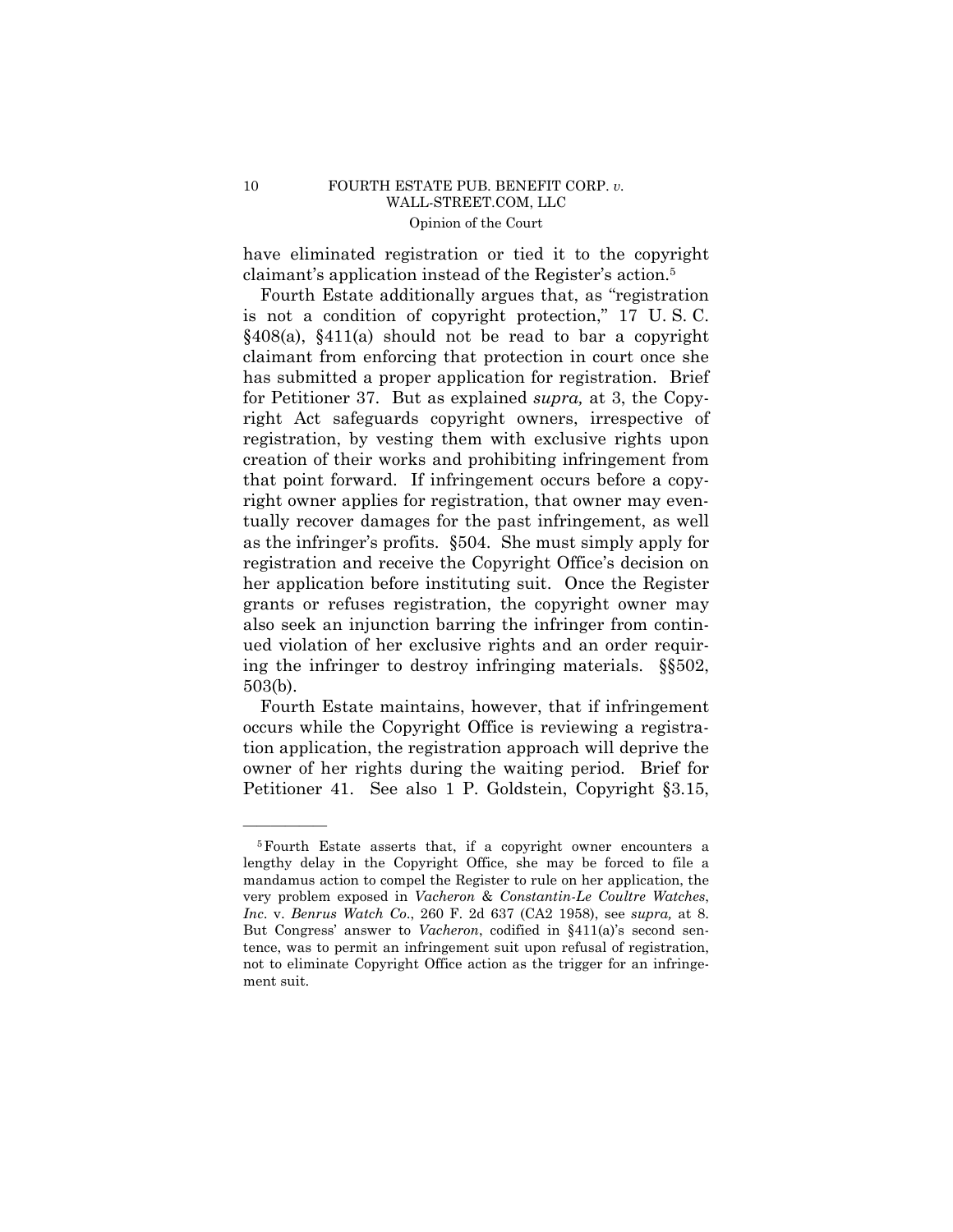p. 3:154.2 (3d ed. 2018 Supp.) (finding application approach "the better rule"); 2 M. Nimmer & D. Nimmer, Copyright §7.16[B][3][a], [b][ii] (2018) (infringement suit is conditioned on application, while prima facie presumption of validity depends on certificate of registration). The Copyright Act's explicit carveouts from §411(a)'s general registration rule, however, show that Congress adverted to this concern. In the preregistration option, §408(f), Congress provided that owners of works especially susceptible to prepublication infringement should be allowed to institute suit before the Register has granted or refused registration. See §411(a). Congress made the same determination as to live broadcasts. §411(c); see *supra,* at 4.6 As to all other works, however, §411(a)'s general rule requires owners to await action by the Register before filing suit for infringement.

 may lose the ability to enforce her rights if the Copyright Copyright Office acts on her application for registration. Office, Registration Processing Times (Oct. 2, 2018) (Regis-Fourth Estate raises the specter that a copyright owner Act's three-year statute of limitations runs out before the Brief for Petitioner 41. Fourth Estate's fear is overstated, as the average processing time for registration applications is currently seven months, leaving ample time to sue after the Register's decision, even for infringement that began before submission of an application. See U. S. Copyright tration Processing Times), [https://www.copyright.gov/](https://www.copyright.gov) registration/docs/processing-times-faqs.pdf (as last visited

<sup>6</sup>Further, in addition to the Act's provisions for preregistration suit, the Copyright Office allows copyright claimants to seek expedited processing of a claim for an additional \$800 fee. See U. S. Copyright Office, Special Handling: Circular No. 10, pp. 1–2 (2017). The Copyright Office grants requests for special handling in situations involving, *inter alia*, "[p]ending or prospective litigation," and "make[s] every attempt to examine the application ... within five working days." Compendium of U. S. Copyright Practices §623.2, 623.4 (3d ed. 2017).